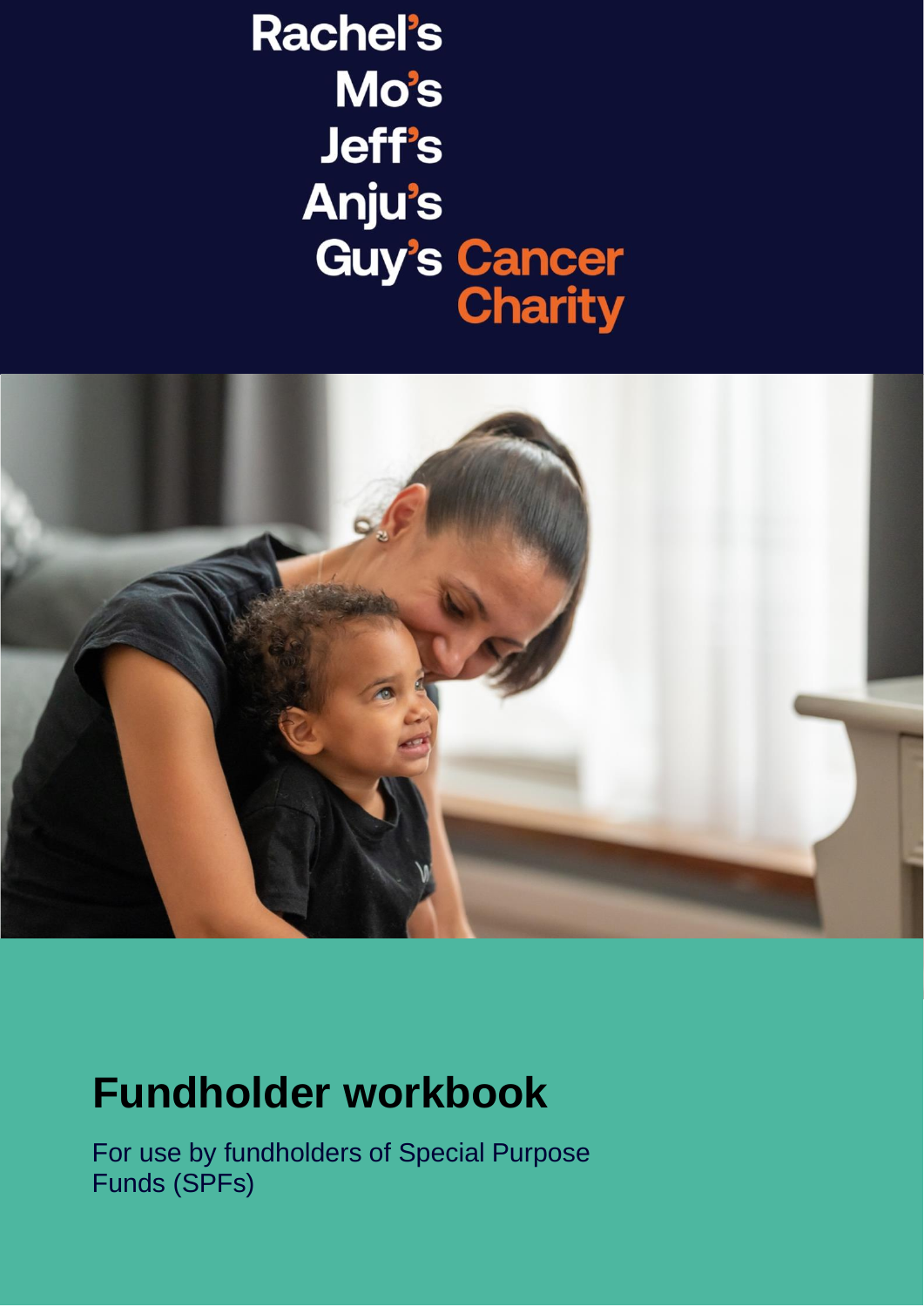## **Fundholder workbook**

The purpose of this document is help fundholders develop spending plans and complete their annual review. We have developed this guidance from speaking with fundholders about what information and support they find useful. Please see the Charity's website for additional information or contact a member of the team at [specialfunds@gsttcharity.org.uk.](mailto:specialfunds@gsttcharity.org.uk)

#### **Outline for fundholder pack:**

- 1. Useful Information
- 2. Develop your plan
- 3. [Implement](#page-13-0) your plan
- 4. Review & Fundraising Plans
- 5. [Appendix](#page-21-0)



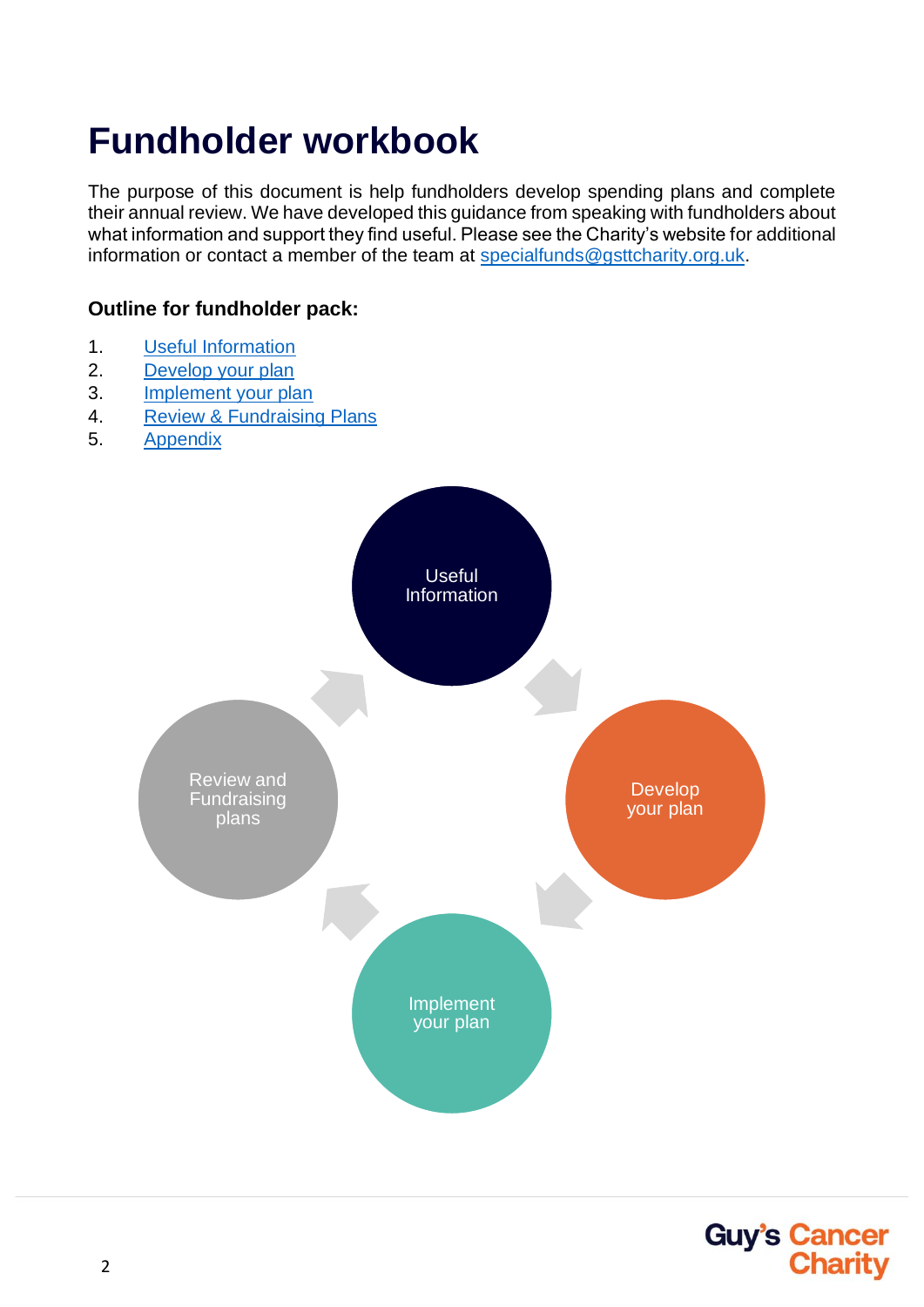### **Section 1: Useful information**

Below is a list of key facts and resources to take into consideration before designing your plan.

- 1) **Overall goals of charitable funding:** The Charity spends millions at the Trust every year to help improve the care and experience of patients as well as staff welfare. Special Purpose Funds are how grateful patients can donate specifically to the area of the Trust they want to show their support. We delegate responsibility to fund-holders who are accountable for actively managing the funds, spending the fundraised income on impactful projects and raising additional income.
- 2) **Your SPF's charitable objective:** Each special purpose fund will have been established with a specific charitable objective when the funds were first donated.

For example, some funds were established to benefit patients alone while others are for the benefit of an entire ward. Funds which have a wider charitable objective have more freedom to spend on different activities.

- 3) **Available budget and expected income over next financial year:** If you would like an up to date summary or multiple year report of your fund's financial activity (income and expenditure), please email specialfunds@gsttcharity.org.uk.
- 4) **Timeframe & target expenditure:** The Charity is accountable that the donated funds are actively spent in line with regulations from Charity Commission. As a fundholder, you are accountable for spending the requested target as set by the Charity (April 1st to March 31st). This is a minimum not a maximum.

For example, with a balance of £25,000 the Charity may set the target as £10,000 for the funded activity for that financial year.

- 5) **Rules and regulations:** The Charity is overseen by the Charity Commission. We must report annually on the performance of all charitable expenditure. We are audited every year and must publish our accounts on the Charity Commission's website. The Charity has our own Regulations to clarify the role of fundholders and our responsibility to them. Please ensure you have read and apply these rules. They can be found on the Charity's website.
- 6) **Past experience:** What has worked well previously with your fund? Review your old spending plans for successful ideas and what could be improved.

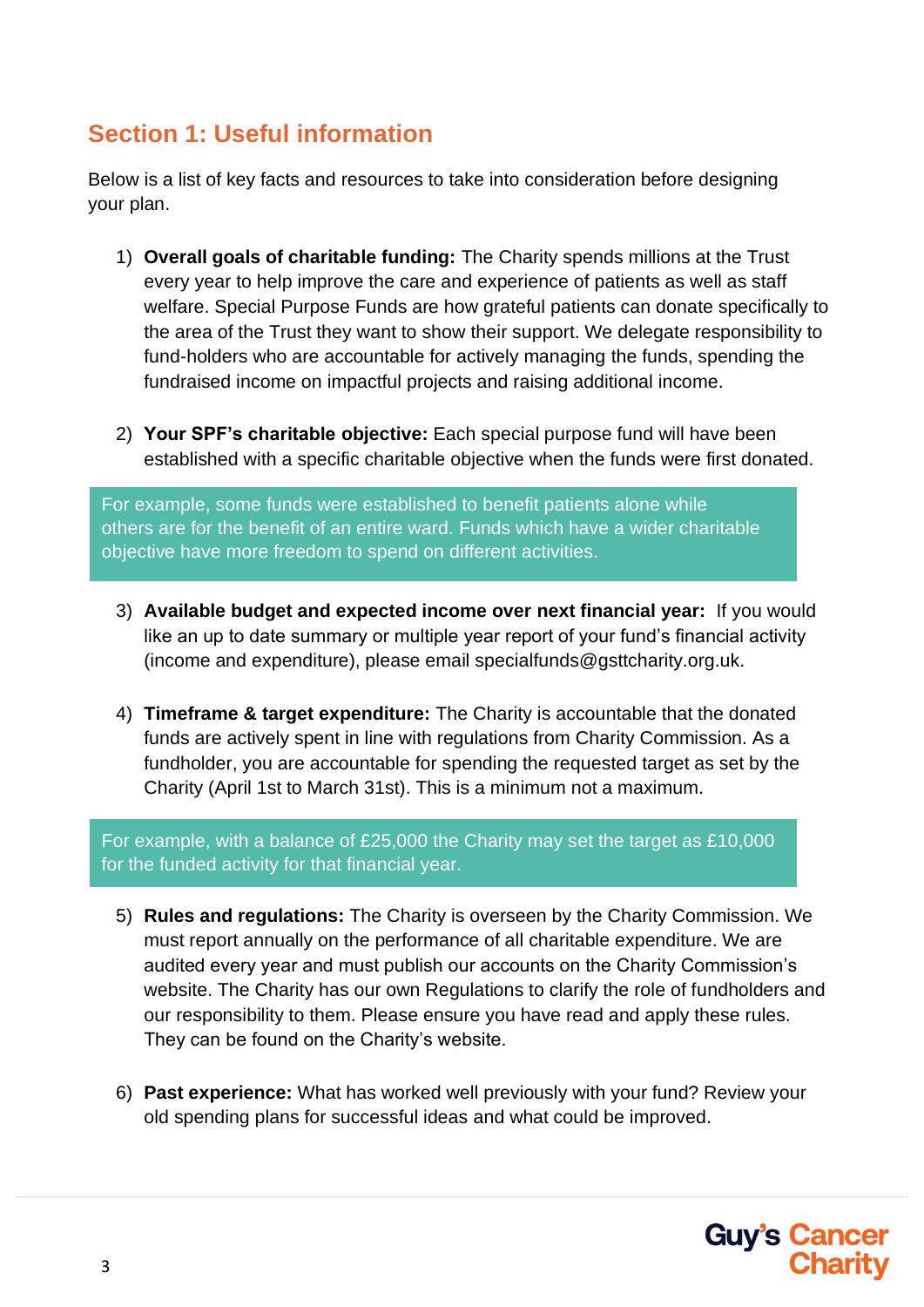7) **It's always good to share how you've spent your funds to encourage fundraising. We can help you with this**.



#### **Section 2: Develop your plan**

#### **Step 1: Understand the need**

To understand the need of your stakeholders and how best to use the charitable funds, engage with them. Define your key stakeholders, how you will seek their input and make a plan. Key stakeholders could include patients, carers and staff from across your area of work including nurses, managers, clinicians and volunteers. The output from this work will be a shortlist (for example 3 to 5) of key needs or challenges.



• We will ask you how you engaged with stakeholders **in your plan** so make sure to capture this information.

Means of engagement could include:

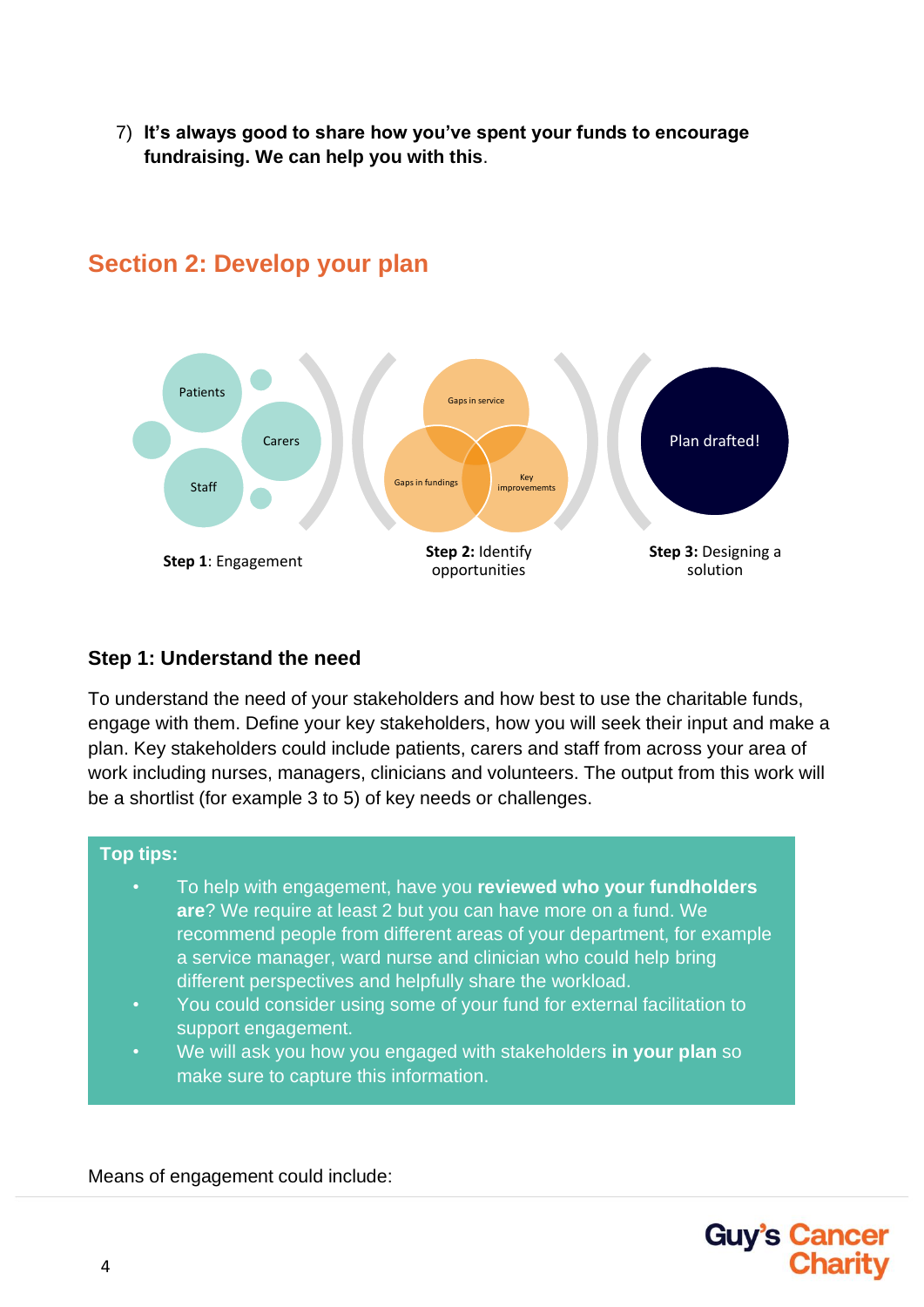#### **Patients & carers:**

Use existing information from patient surveys, comments, complaints, outcomes of patient engagement exercises or actively seek input via focus groups or by engaging patients' forums or groups.

#### **Staff:**

Ask for feedback and recommendations via regular communication channels such as a staff newsletter, your management meetings or through supervisions.

#### **Top tips:**

- Once you've gathered this information ask a couple of people to read through and draw out the top three needs/challenges that you could focus on.
- For help with engagement or to access existing resources, contact the Trust's Patient Experience team or the Patient Engagement team.
- Review the Trust's Patient and Carers' Experience Priorities.

#### **Step 2: Identify solutions**

Next, identify possible solutions to the key needs or challenges you identified above. Ways to approach this could include:

1) **Run a creative session to collaborate and develop solutions**:

#### **Top tips:**

- Run a **brainstorming session** to help bring out ideas from colleagues tips for running an effective one can be found [here.](https://blog.ted.com/how-to-run-a-brainstorm-for-introverts-and-extroverts-too/)
- An alternative would be to run a **brain swarming session** tips can be found [here.](https://hbr.org/video/3373616535001/brainswarming-because-brainstorming-doesnt-work)

#### 2) **Review the different types of possible activities and suggestions**:

In line with your charitable objectives, have you considered the different types of activities you could deliver?

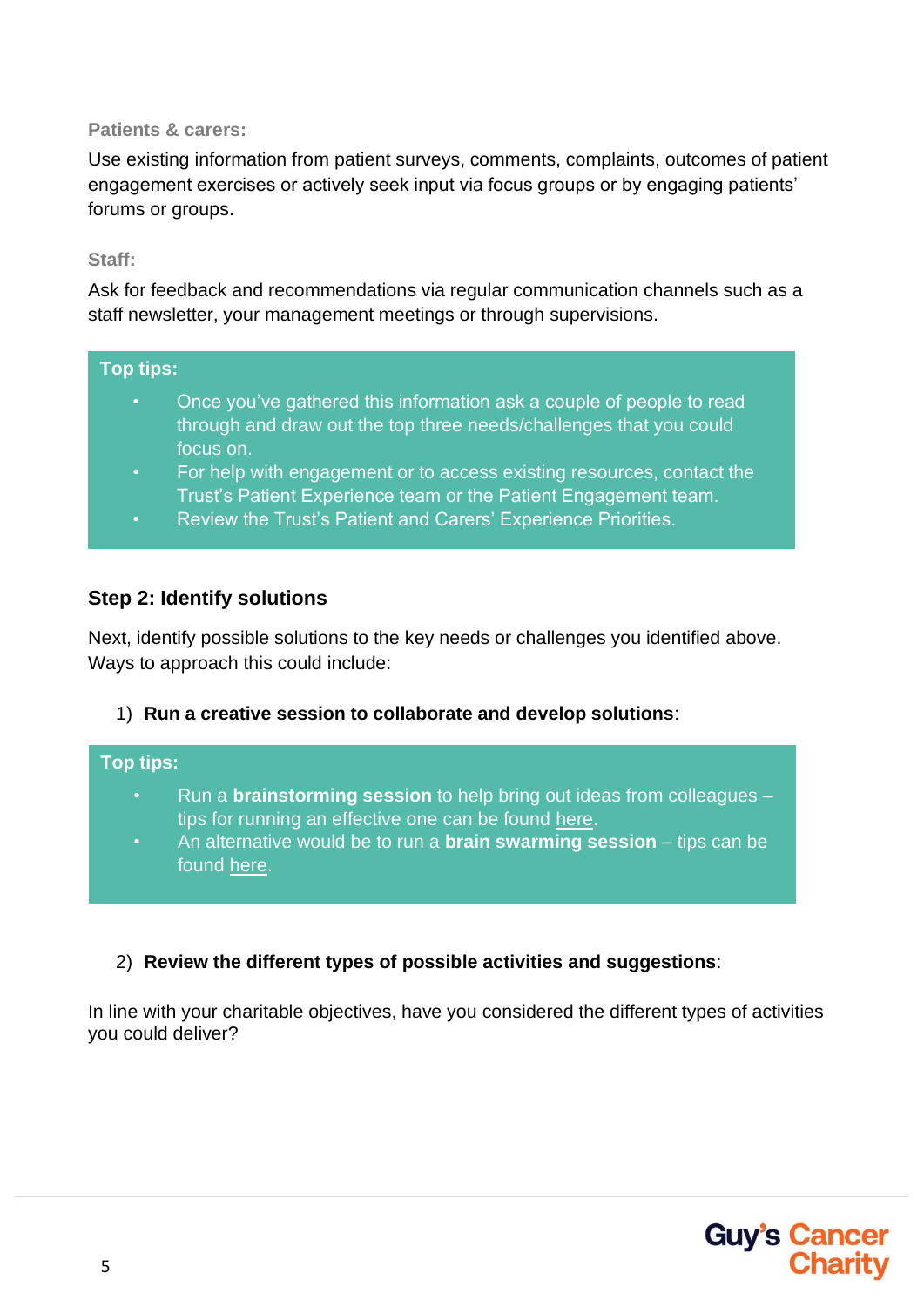In the spending plans, we have summarised the types of activities that SPFs may deliver into 5 categories:

- 1. Medical research
- 2. Staff well-being, support and development
- 3. Clinical activity: medical equipment, staffing & innovation projects
- 4. Physical environment improvements for patients, visitors & staff
- 5. Non-clinical support for patients, carers & visitors

See the activity category diagrams below for examples. Please consider the charitable objective of your SPF when deciding on the activity category or categories. We would recommend, if possible, to create a mixture of activities within your plan (charitable objective permitting).

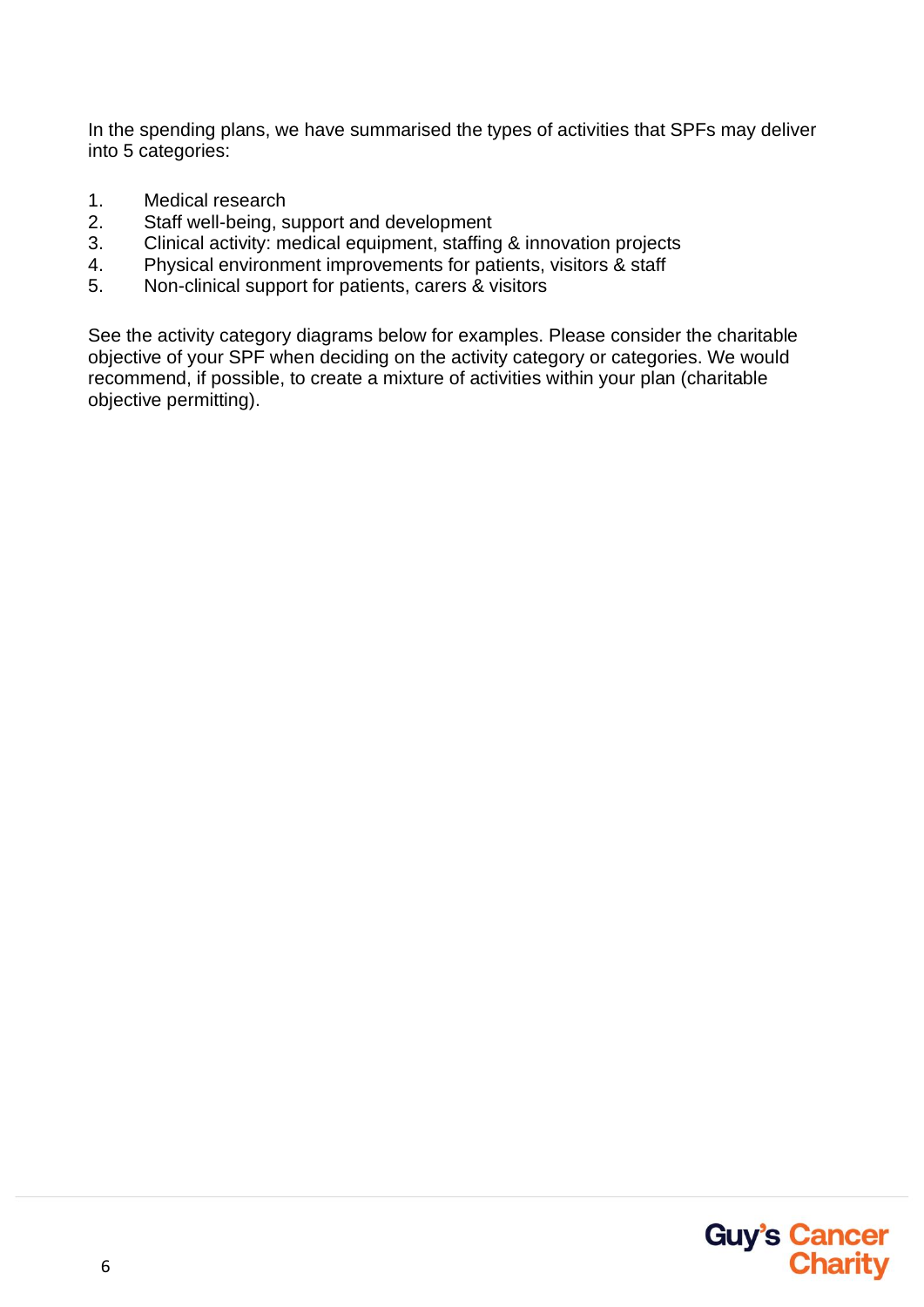#### Activity category 1: Medical research **Activity category 2:** Staff Well-being, Support & Development

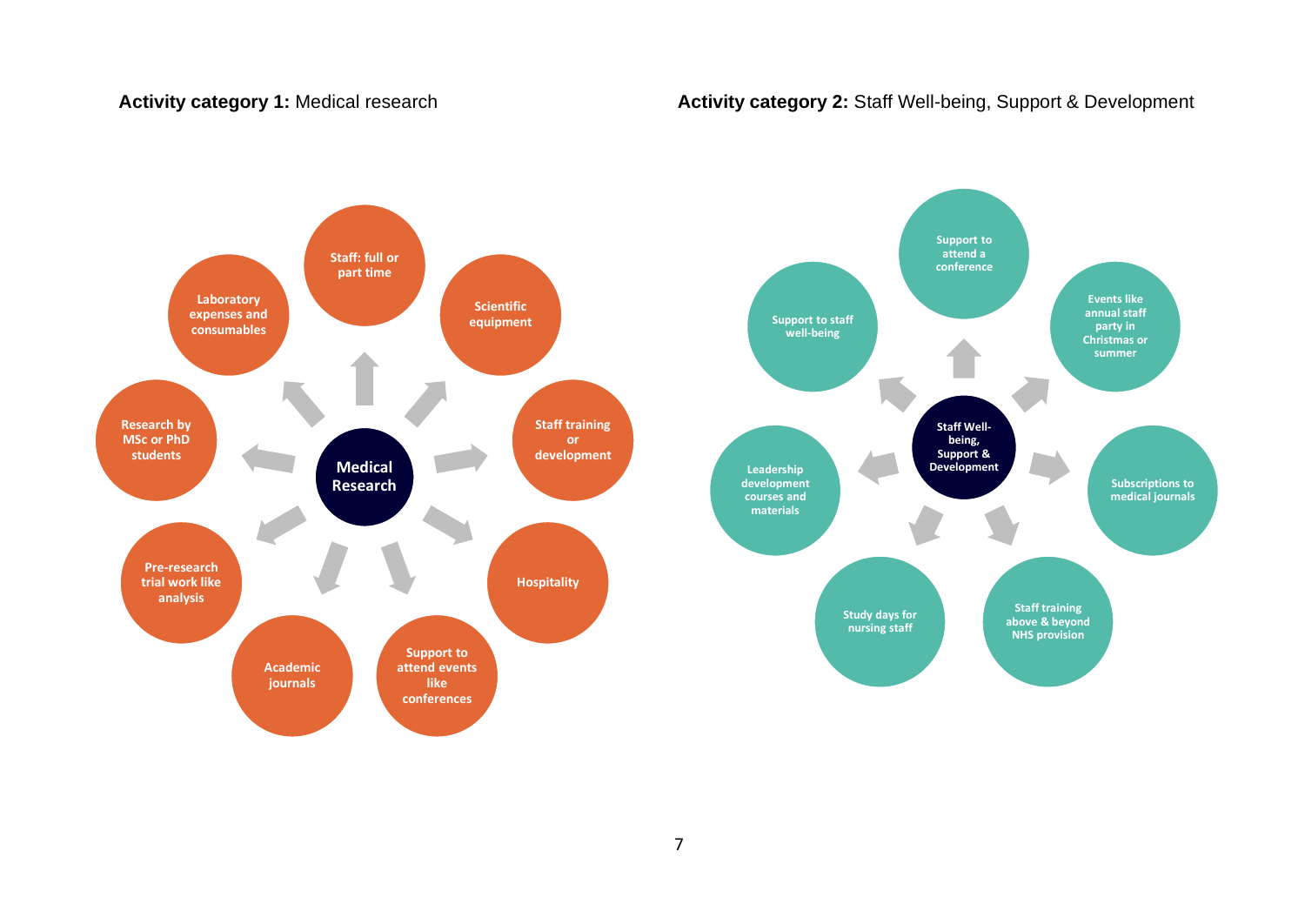#### **Activity category 3**: Clinical activity: Medical Equipment, **Activity category 4**: Physical Environment Improvements Staffing & Innovation projects for patients, visitors & staff

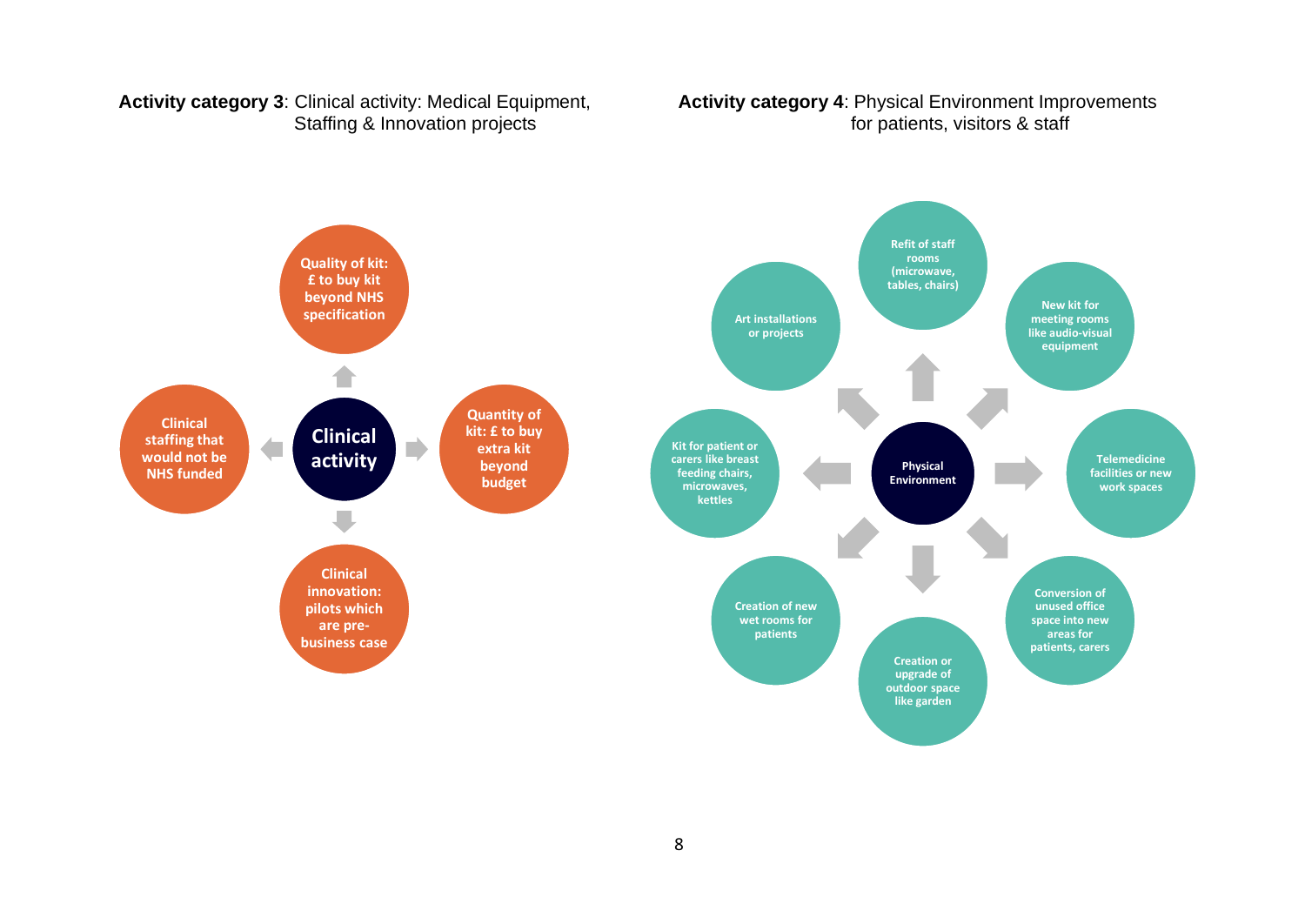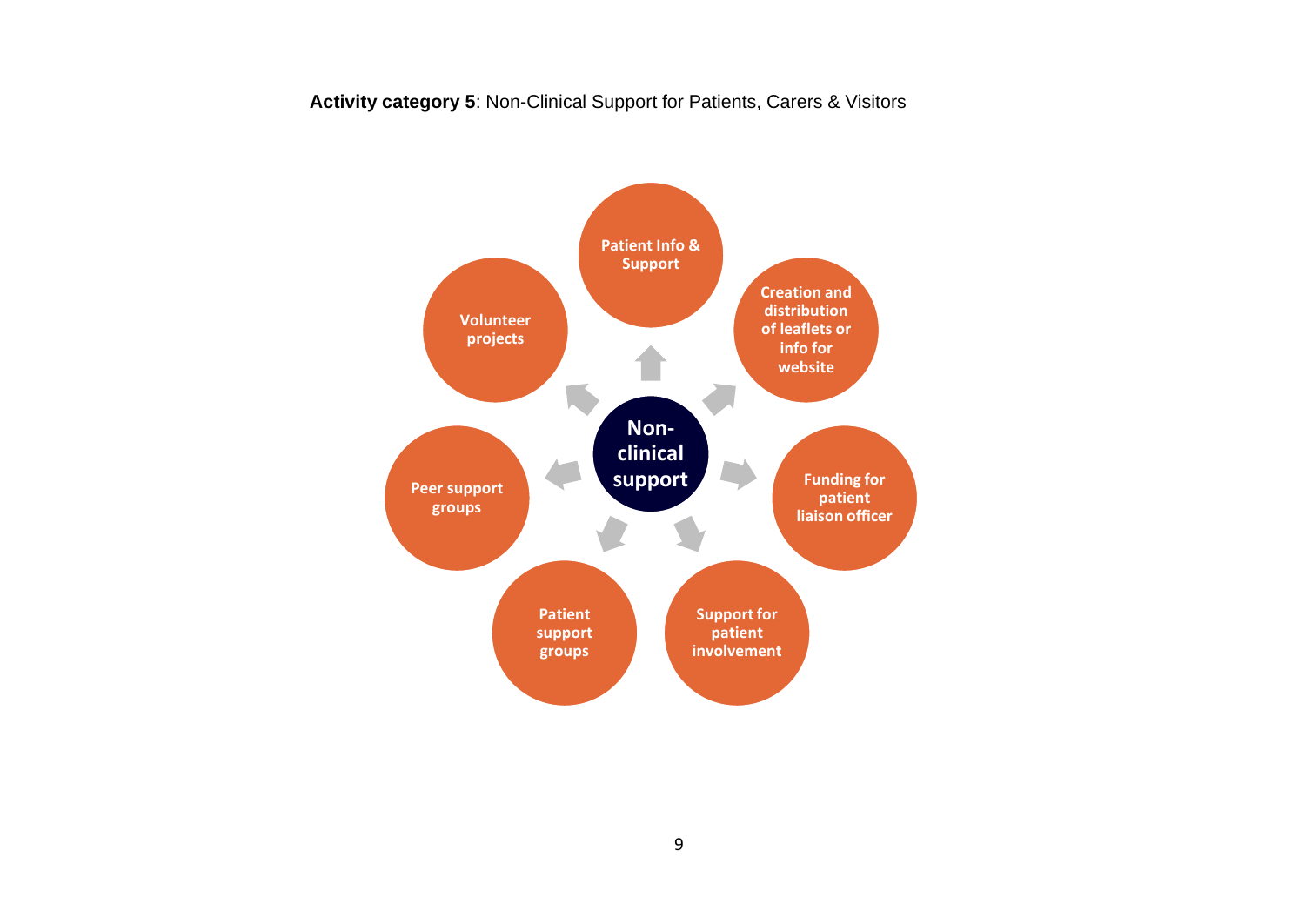#### 3) **Be creative and bring the arts into your solution**:

Did you know that Charity has an extensive art and heritage collection? If looking for ways to use the Charity's collection please contact Charity's Collection Manager via [specialfunds@gsttcharity.org.uk](mailto:specialfunds@gsttcharity.org.uk) or for help at the Trust outside of the collection contact the Trust's Arts Manager, Liz O'Sullivan [Liz.OSullivan@gstt.nhs.uk.](mailto:Liz.OSullivan@gstt.nhs.uk)

#### **Top tips:**

• Get inspired to use art in your solutions and read about Ann Bowrin-Soyer (Matron for Medical and Specialist Dermatology at Guy's Hospital) and her approach on our website.

#### 4) **Gaps in department funding**:

What gaps are there from business planning and capital expenditure process? For example, could your SPF help here by supporting the procurement of either higher quality equipment or in greater quantity? See Activity Category 3 above for examples.

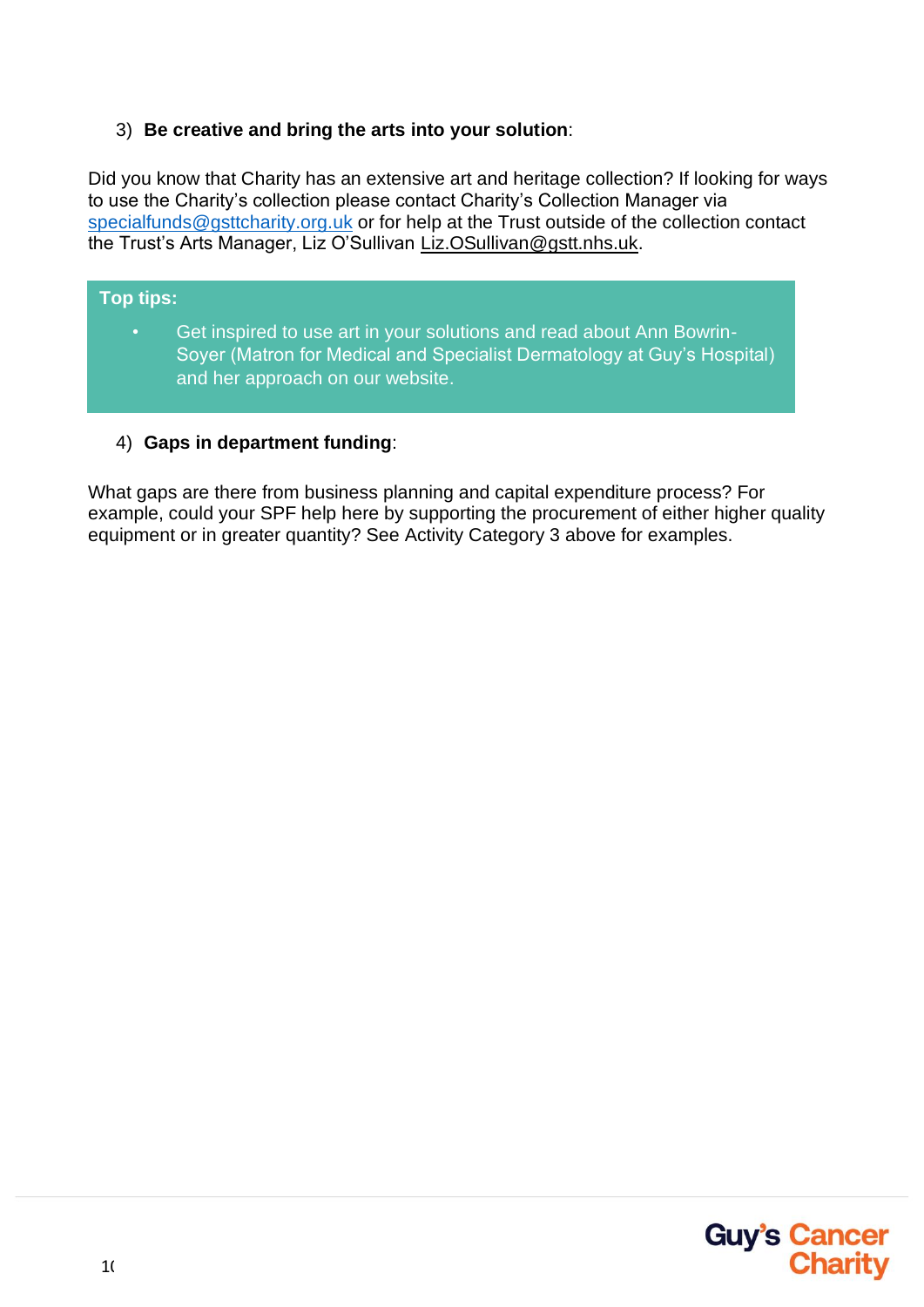#### 5) **Consider different sources of funding**:

Review possible sources of funding and supporting arrangements. If your budget cannot cover all your suggestions, investigate other options for co-funding ideas. Here are some examples of possible funding scenarios:

| <b>Potential options</b>                                                                                                                                                                    | <b>Examples</b>                                                                                                                                                                                                                                                                                                                                                                                                                                                                                         |
|---------------------------------------------------------------------------------------------------------------------------------------------------------------------------------------------|---------------------------------------------------------------------------------------------------------------------------------------------------------------------------------------------------------------------------------------------------------------------------------------------------------------------------------------------------------------------------------------------------------------------------------------------------------------------------------------------------------|
| Wholly funded by<br><b>SPF</b>                                                                                                                                                              | SPF001 has £40,000 and a charitable objective to benefit<br>patients. The fundholder identified several equipment<br>purchases which together totalled £20,000. After she wrote<br>her plan and it was approved by the Charity, she ordered the<br>equipment through Smart Order, included her SPF number<br>in the requisition, and the equipment was exempt from VAT.                                                                                                                                 |
| Part funded with<br>additional funding<br>from external<br>funding                                                                                                                          | SPF002 has £10,000 and a charitable objective to benefit<br>patients. The fundholder identified a non-clinical need for a<br>rest and relaxation area for patients so they decided to<br>create a garden. The total cost was £25,000. The fundholder<br>applied to a national charity which focuses on creating<br>gardens in hospitals and they agreed to part fund the project<br>and pay the balance. With £15,000 from the external charity<br>+ £10,000 from the SPF002 the project was completed. |
| Part funded with<br><b>SPF</b> and additional<br>funding from<br><b>Charity funds such</b><br>as Evelina<br>Children's Fund,<br><b>Cancer Funds, or</b><br>the Charitable<br>(general) Fund | SPF003 has £2,500 and a charitable objective to benefit<br>patients. After consulting with the patients, parents & carers<br>groups as well as staff, the fundholder decided to order new<br>entertainment equipment for the in-patient suites and<br>parents' rooms. The cost was £6,000 for all the equipment.<br>So, the fundholders applied to the Evelina Children's Fund<br>for the balance of what she wanted to buy and what was<br>available in the fund, ie, £3,500.                          |
| <b>Fundraise</b><br>additional income<br>to compliment<br>above                                                                                                                             | SPF004 has £20,000 and a charitable objective to benefit<br>patients. They have identified the need for new equipment<br>that is beyond the NHS specification with a total cost of<br>£40,000. The fundholder contacted the Fundraising Team<br>and their Charity Champ for support. They built a fundraising<br>plan and over the course of the year fundraised the<br>additional £20,000.                                                                                                             |

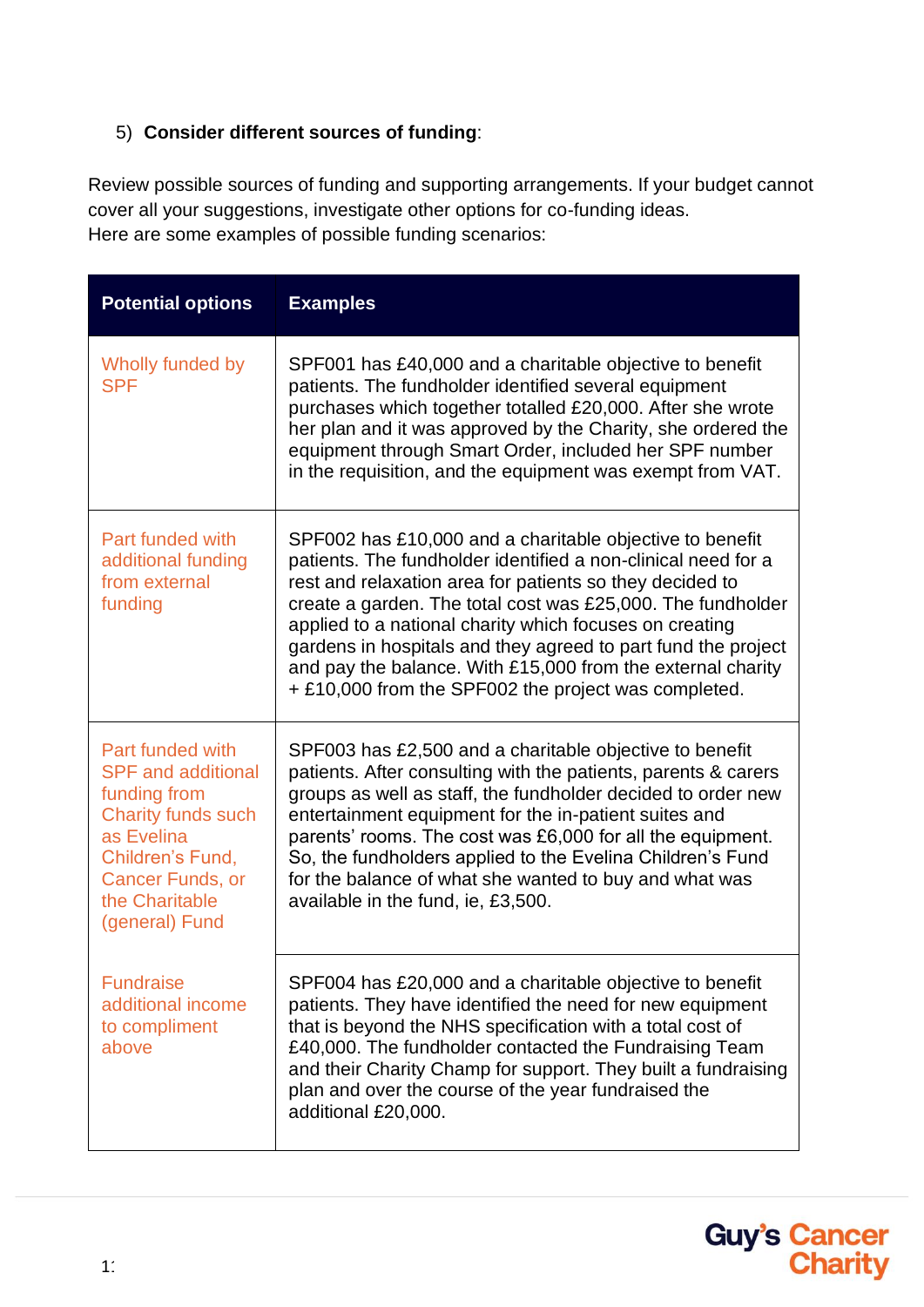#### **Step 3: Design the solution**

Define the possible solutions and how they will be delivered.

#### 1) **Sketch out solutions and the benefits to patients**:

With your problems defined and opportunities for support marked out, define what the possible solutions could be and the benefit to patients. This would be a good opportunity to test this again with your key stakeholders.

For your spending plan, you will need to define the benefit to patients for each activity.

#### 2) **Budget setting**:

With solutions sketched out, it would be good now to investigate how the budget will be used to pay for various elements. As mentioned, be ambitious and think creatively about seeking co-funding for bigger projects.

For your spending plan, we will ask you to identify the timeframes of your activities. This is to help us understand how long different projects may take and when to get in touch for offers of support.

#### 3) **Time frames**:

Our plans and targets are based on the financial year (April 1<sup>st</sup> to March 31<sup>st</sup>). So, to complete the project within that time frame, when do you need to start your work? When do you expect it to conclude? Don't forget that some projects – like those involving procurement – will take longer than others. We suggest you start your plans as soon as possible to support them being completed this financial year.

#### 4) **Define the outcomes you are seeking**:

Choose which outcomes will best suit your activity. See [Appendix.](#page-21-0)

For your spending plan, we will ask you to identify the outcomes of your activities. This is to help us understand the purposes of different projects and to improve what we report on.

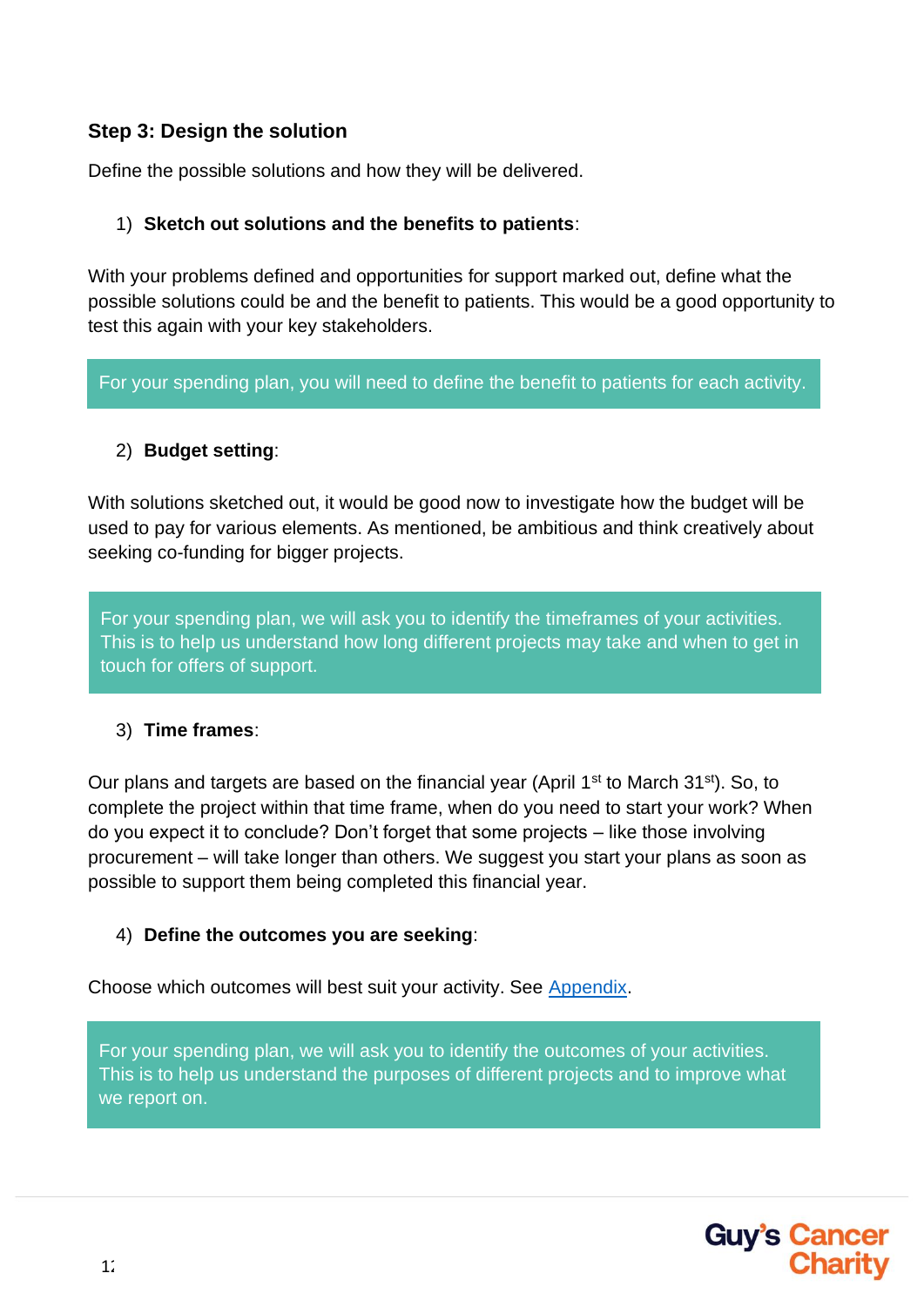#### **Step 4: Write your plan**

With the context set, the problems outlined, solutions sketched out and tested for viability, you can now write your plan and submit it for approval. You can use the below template to prepare your plan before uploading for the Charity to review.

#### **Top tips: Support from the Charity**

- Request direct support from Charity to help co-develop your plan.
- Request to be linked with another fundholder for peer support.
- Liaise with Charity Champs within your department or the Fundraising Team on fundraising plans
- Attend a spending plan surgery for help.

**Draft Spending Plan**: Please use the below template to draft out your spending plan. To submit your spending plan for review by the Charity, please email [specialfunds@gsttcharity.org.uk.](mailto:specialfunds@gsttcharity.org.uk)

**Activity Category:** Please choose the category which best describes the type of activity. The available categories: **(1)** Medical research **(2)** Staff well-being, support and development **(3)** Clinical activity: medical equipment, staffing & innovation projects **(4)** Physical environment improvements for patients, visitors & staff **(5)** Non-clinical support for patients, carers & visitors.

**Project name:** Please give your project a title for ease of reference. For example "Building of a garden for patients and staff"

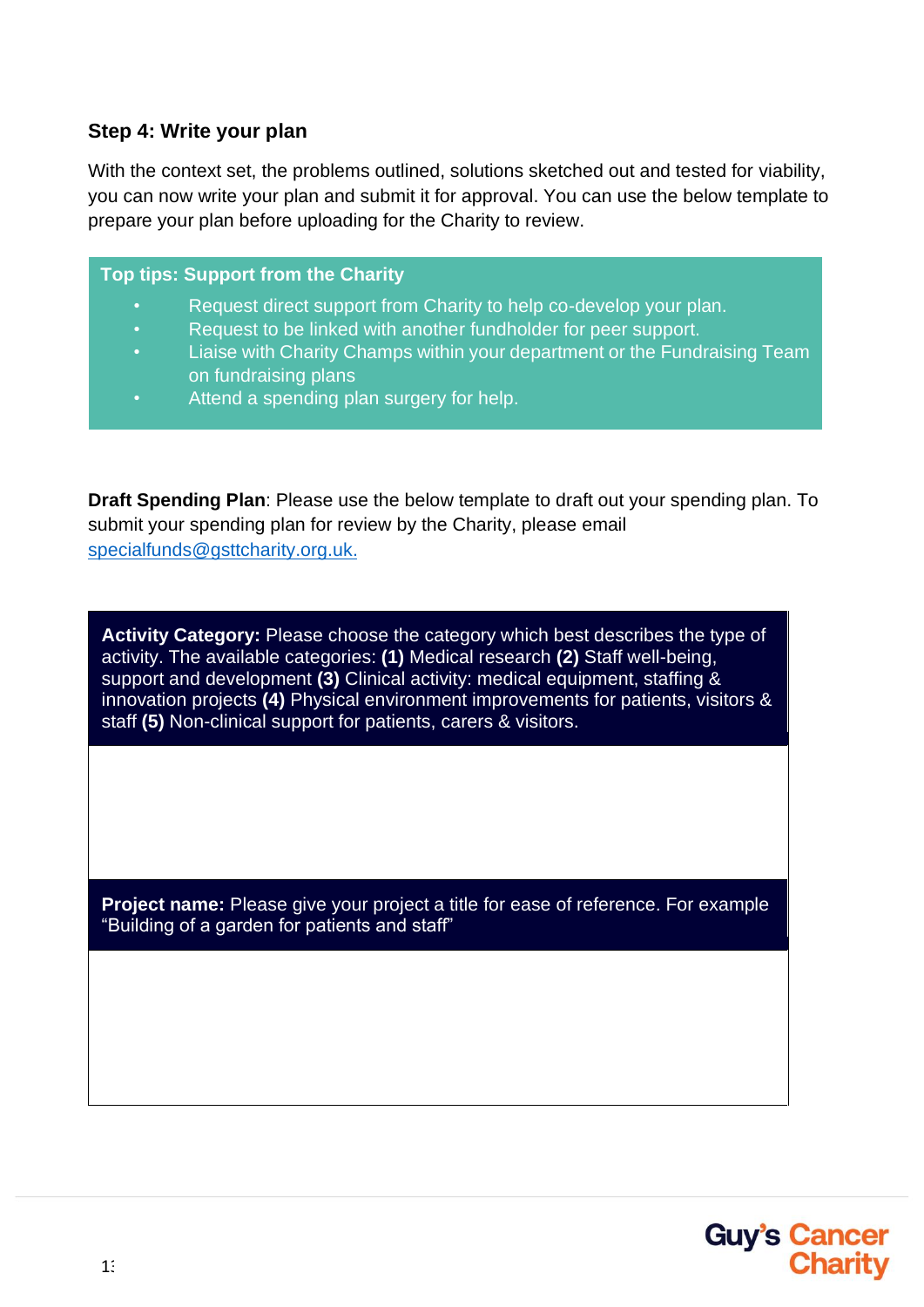**Description of patient benefit:** Please summarise how the project will ultimately benefit patients. For example, "This project will benefit patients by creating a new space for them to relax between treatments"

**Project outcomes:** Please choose from the available list (see appendix) which best matches your project. If there is a better one you can suggest, please add. For example, "Reduced anxiety or stress for patients".

**Patient & Staff involvement:** Please summarise how patients and staff will be involved or contribute to the fund? I.e. will you use patient feedback, engage a patient group, use staff surveys or invite staff to apply for funds? If not appropriate to your charitable objective, please skip. For example, "We used patient feedback surveys and engaged with staff through staff meetings on what should be included in the garden and how to design it".

<span id="page-13-0"></span>**Budget breakdown:** Please provide a full breakdown of costs split as set out below. All expenses must be in line with the purpose of your fund and the Special Purpose Fund Regulations.

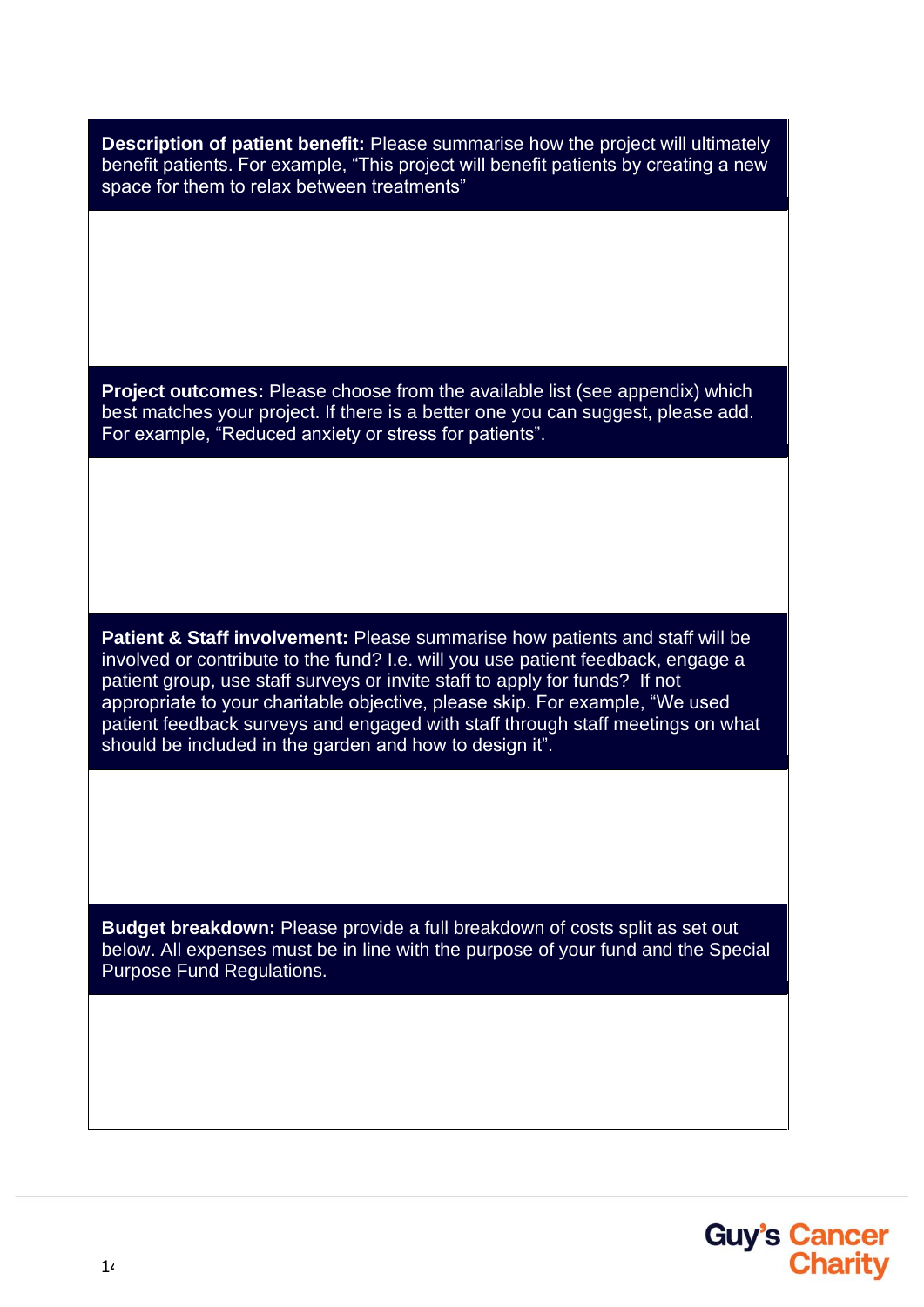### **Section 3: Implement your plan**

Below is a list of additional considerations and procedures to check before submitting your plan.

#### **1) Fundholder regulations:**

The Charity has regulations which govern how the charitable funds are to be used by fundholders and our responsibilities to them. For our Special Purpose Fund regulations please see our website. Below is snapshot of some key areas to be aware of when implementing your plan. For additional FAQ's, see our website.

#### **Top tips:**

- Within guidance: All spend must be in line with the charitable objective of the fund, Charity regulations and with charity and tax legislation;
- All purchases must provide Value for money;
- Timely: Claims cannot be more than 12 months old;
- Within reason: All expenditure must be reasonable and not lavish.

#### **2) Procurement**

Fundholders should purchase items using their funds via the GSTT procurement system, Smart Order. Initially these are charged to your GSTT budget, then an invoice is raised to recharge your SPF.

#### **Top tips:**

Let us know about items over £1,000: When you have ordered items over £1,000 we will liaise with Trust colleagues about the invoicing.

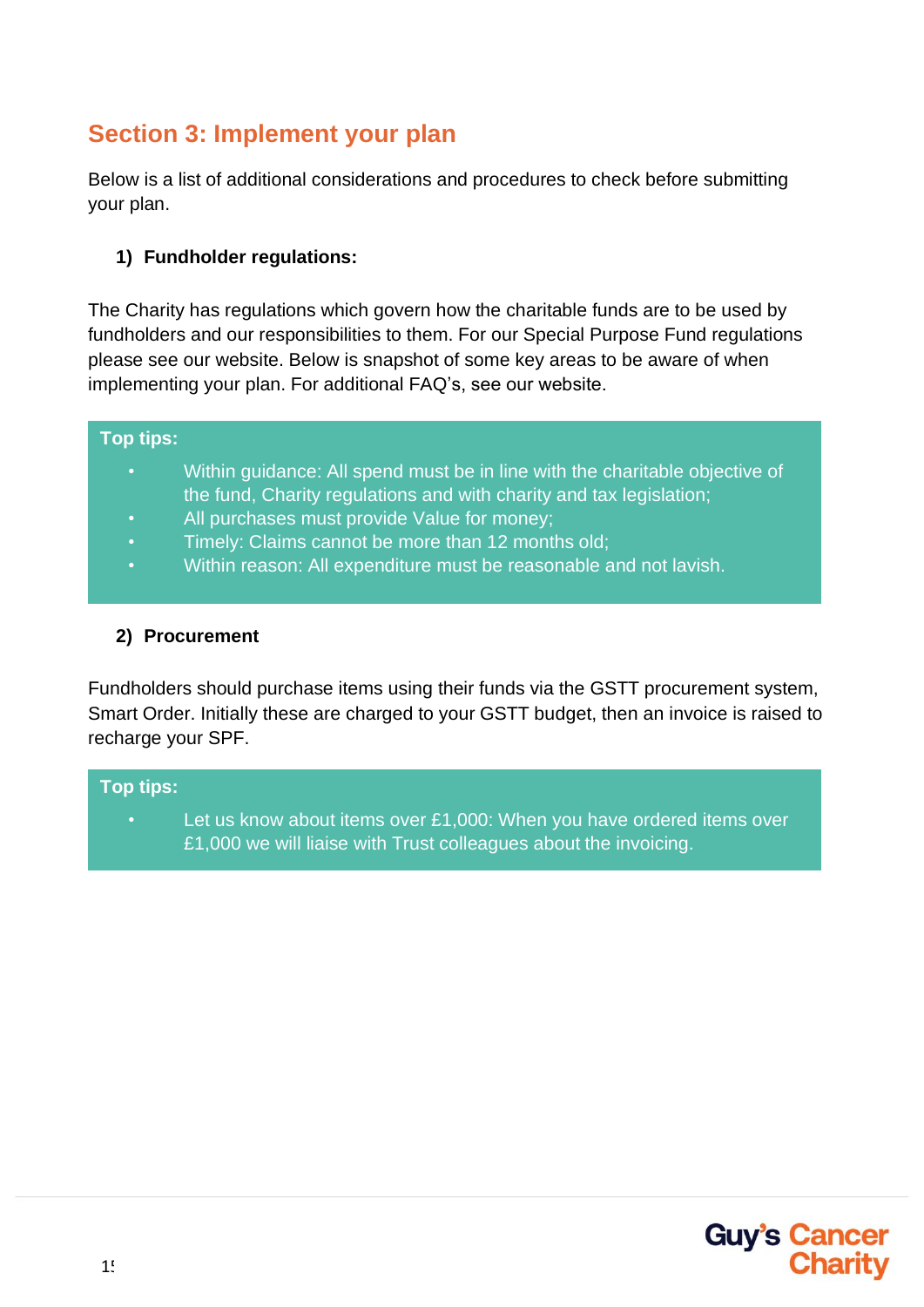It is essential you that you include your SPF number on the requisition form when ordering your item via Smart Order. You will see Charity Fund ID Box on this page:



#### **Top tips: 0% VAT**

- As per our Regulations, tax benefits include the zero rating for VAT purposes of certain medical, scientific, computer, video, sterilising, laboratory and refrigeration equipment provided it is used for medical research, training, diagnosis or treatment. Ask Procurement for further guidance.
- Failure to identify the item as charity funded at the ordering stage means we (your fund and the Charity) will pay VAT at full rate of 20%
- For example, a £5,000 purchase would solicit £1,000 in VAT which could be otherwise be applied to additional charitable expenditure.

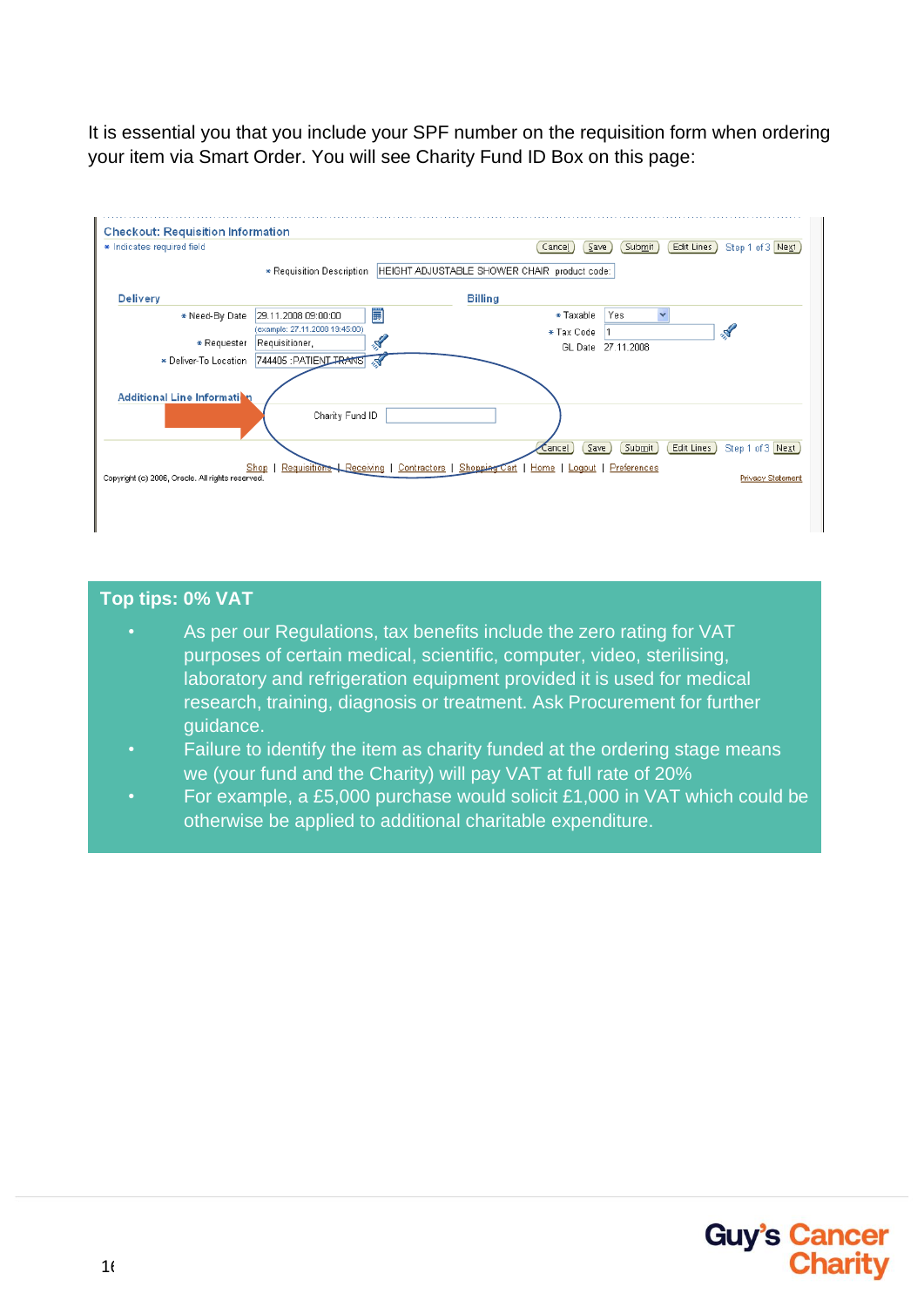Follow the directions as described within the Smart Ordering system. See the section entitled 'Charity Funded Requisitions' for more information.



#### **3) Expense Claims**

Funds can be used claim expenses where they are in line with the remit of the fund and where funds are available.

#### **Top tips: Expense Claims**

- Claim form: See here for expense claim forms. Send completed forms to specialfunds@gsttcharity.org.uk.
- Meal limits: Breakfast £8, Lunch £20 and Dinner £32
- First Class travel is not allowed. In exceptional circumstances and with prior approval of the Charity business class may be allowed.
- Check eligibility: Ensure amount is within expenditure limits and regulations before submitting
- If claiming as fundholder: If over £250 and for yourself please get it authorised by your co -fundholder
- Approval process: it usually takes 2 weeks unless the form is incorrectly completed, or insufficient backing documents provided.
- We reserve the right to refuse to pay claims which are not in line with charitable purposes.

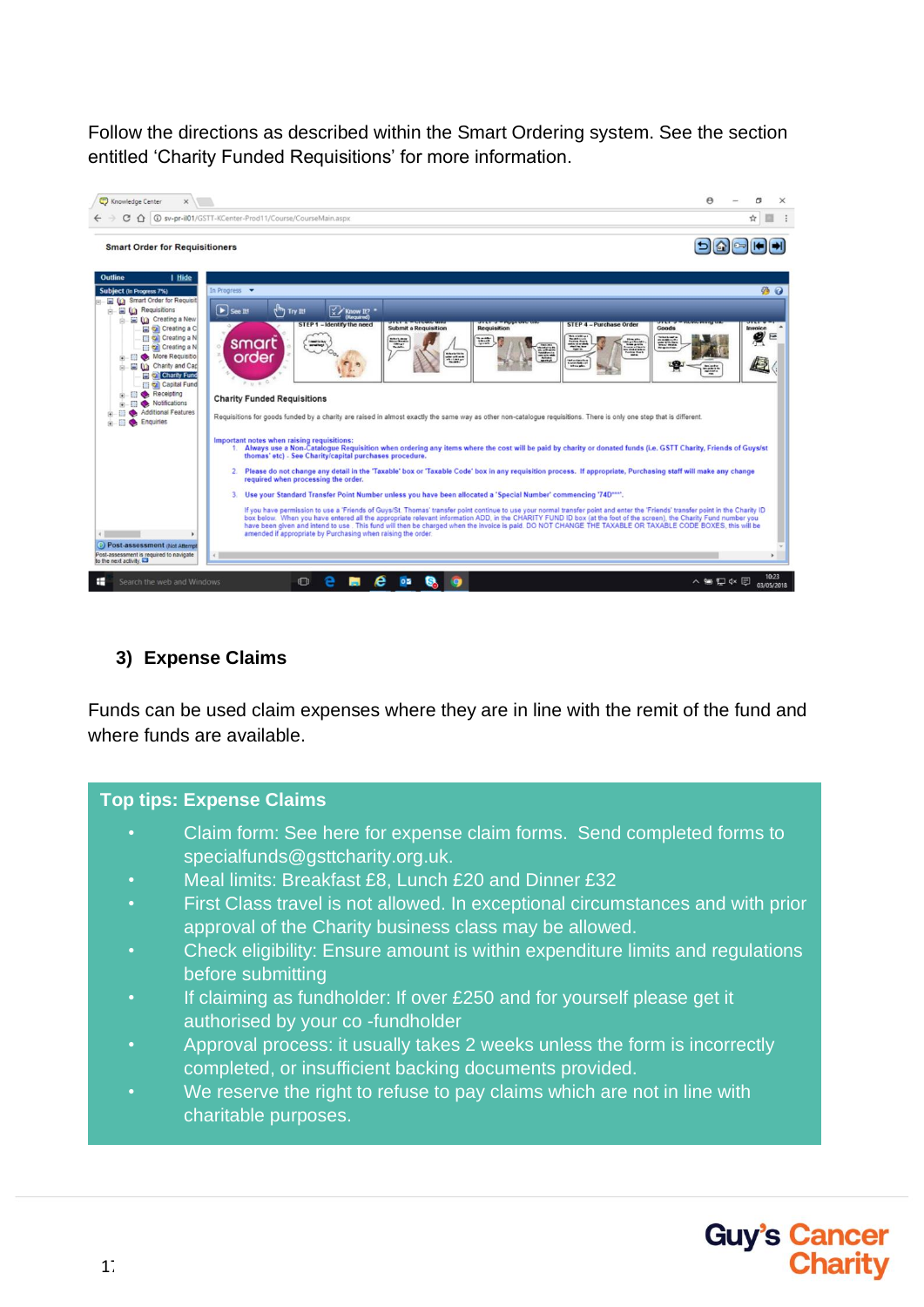

#### **4) Salary commitments**

Funds can be used to pay the salaries of posts where their role fits with remit of the fund and where funds are available.



#### **5) Events**

Funds can be used to pay for events where it fits with the remit of the fund and where funds are available.

#### **Top tips: Events**

- Application to Fund Special event form: See here for event claim forms. Send completed forms to specialfunds@gsttcharity.org.uk
- 1 per year: Only one party/staff welfare event is allowed per annum
- Events over £500: must be approved by Charity prior to incurring **expenditure**
- Meal limits: Breakfast £8, Lunch £20 and Dinner £32 (including room hire)
- The Charity is unable to reimburse tips or optional service charges as these are prohibited by the Charity Comm
- Events must be open to all
- Events funded with charitable funds cannot include leaving do's or birthday celebrations.

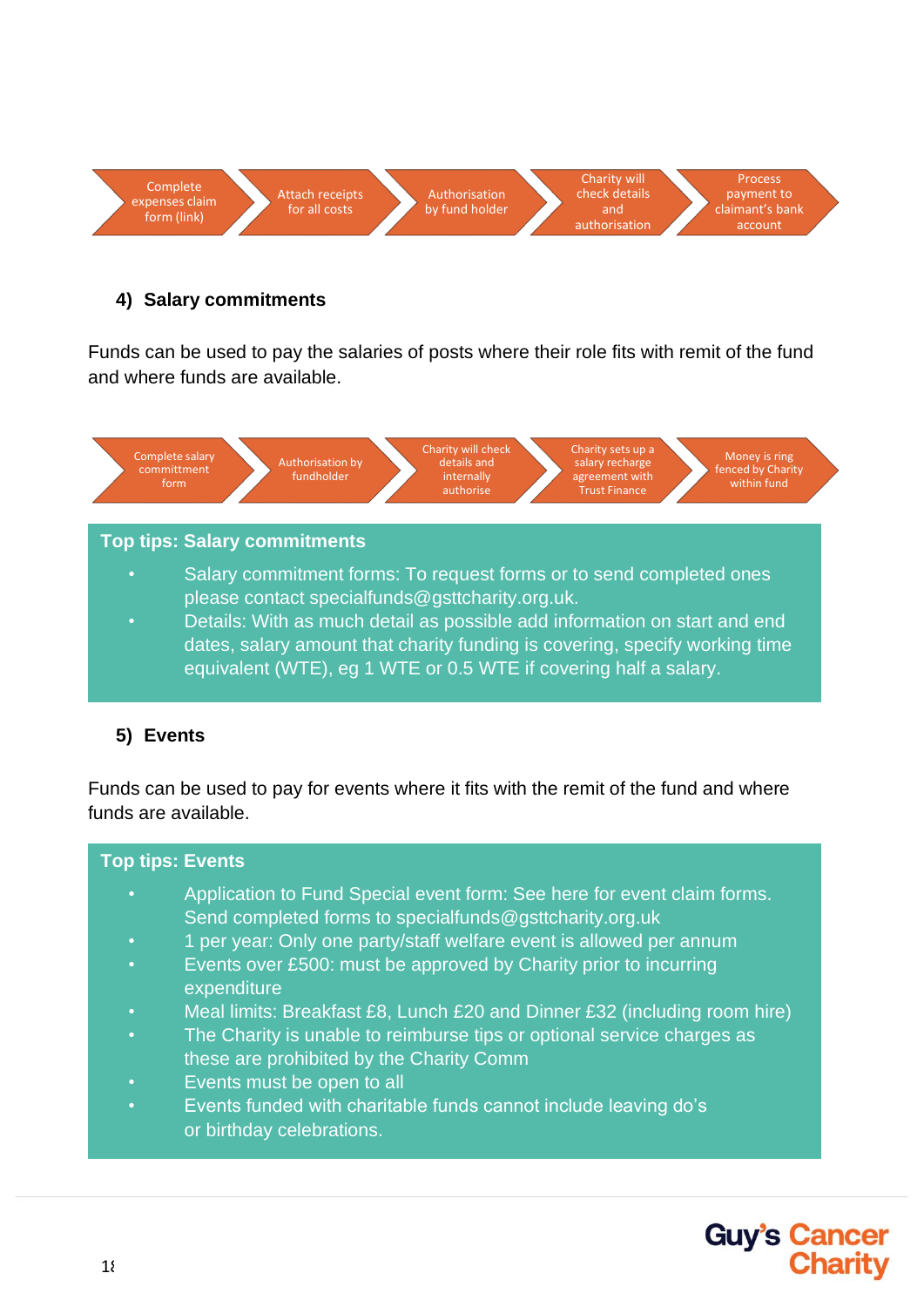#### **6) Fundholder code of conduct**

Our Special Purpose Funds (SPFs) depend on the generosity of donors, and the great fundraising efforts of patients and hospital staff alike. We are legally required to spend the funds actively and in accordance with donors' wishes. We also have an obligation to show our donors that their donations are actively spent, and in a manner that respects their charitable nature.

Without the continued commitment and expertise of fundholders, our funds will not be able to deliver the great benefits to patients and staff which they have previously achieved. We've developed the following SPF code of conduct to assist fundholders in understanding this responsibility, and what is required from them as stewards of these charitable funds.

#### **Fundholders should:**

- Understand their role and level of authority as per the SPF regulations
- Ensure that the presence of their fund is known within their department
- See that all expenditure reflects the charitable nature of the fund
- Work with the Fundraising Team to ensure that donations are processed appropriately and in time
- Spend their fund actively and in accordance with the SPF regulations
- Submit reporting forms and plans as required
- Declare any conflicts of interest

**Fundholders should not:**

- Directly or indirectly restrict access to the fund to a subset of beneficiaries, be it patients or staff. Or use the fund for personal benefit only
- Use the fund as a savings facility, instead of actively utilising it for the benefit of patients and staff
- Use the fund for any purpose which is outside of its charitable objective, or fund any items which could be covered by standard NHS provision
- Support any expenditure which may risk reputational damage to the Charity or Guy's and St Thomas' NHS Foundation Trust
- Repeatedly fail to fulfil their duty to report back to the Charity and adhere to the SPF regulations

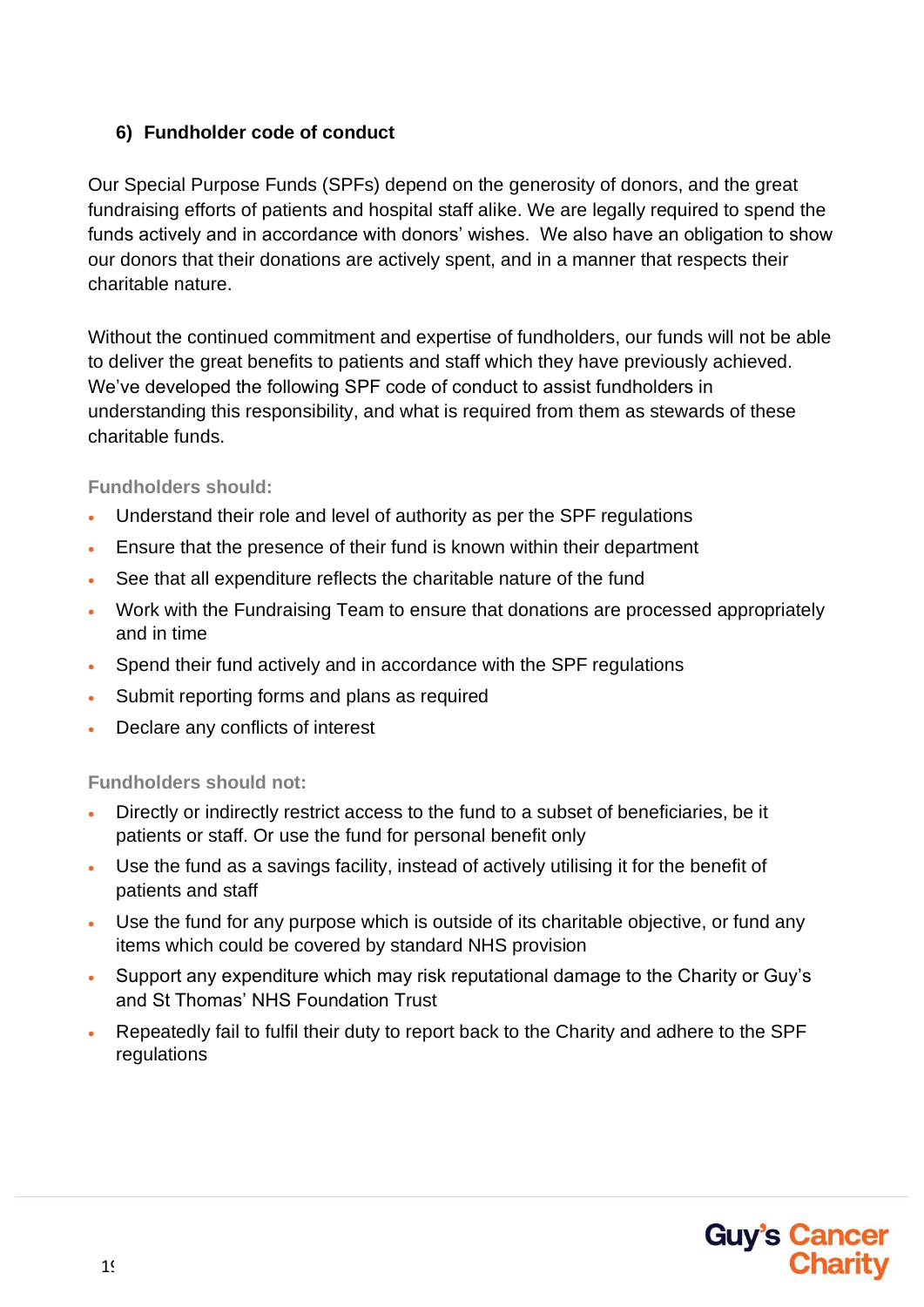#### **Section 4: Review & Fundraising Plans**

As a part of your annual spending plan, we will ask you to review your and set out your fundraising plans. For information on what is support is available to you from the Fundraising Team, Fundholders can contact the Fundraising Team by calling their Supporter Care team on 020 7848 4701 or general email address [info@supportgstt.org.uk](mailto:info@supportgstt.org.uk) or [info@supportevelina.org.uk.](mailto:info@supportevelina.org.uk)

**Review:** Summarise the expenditure and achievements of your fund over the period April to March, please explain how this achieved your spending plan for this year or why it differed. Please also include anonymised impact stories or quotes from patients and staff where possible.

**Minimum expenditure:** If your fund has failed to spend a minimum of 25% of its opening balance this financial year please detail the reasons and what steps are being taken to remedy this.

**Missing Expenditure:** Is there any expenditure which you expected this year but which has not yet been charged to your fund?

**Fundraising plans & anticipated income (1 of 2):** Please provide details of any income anticipated over the period of this plan, including fundraising activities you plan to undertake over this period.

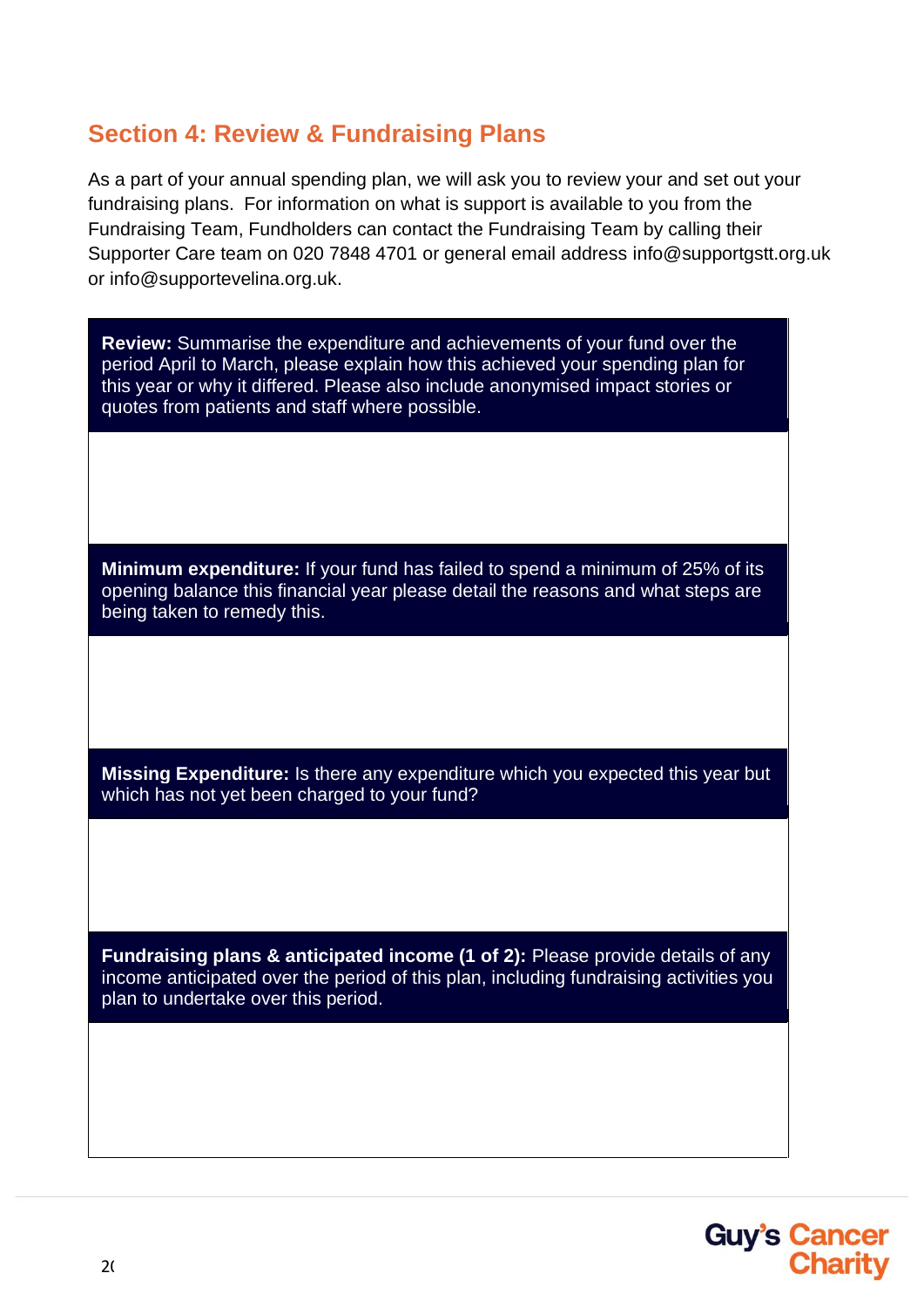**Fundraising plans & anticipated income (2 of 2):** Please provide a financial target, if available, for your fundraising plans.

**Request for reserves (1 of 2):** Only complete if a reserve is planned. Please outline the amount planned as a reserve and the reasons for it. Further detail can be found in the guidance notes.

**Request for reserves (2 of 2):** Please state the amount you are requesting to reserve.

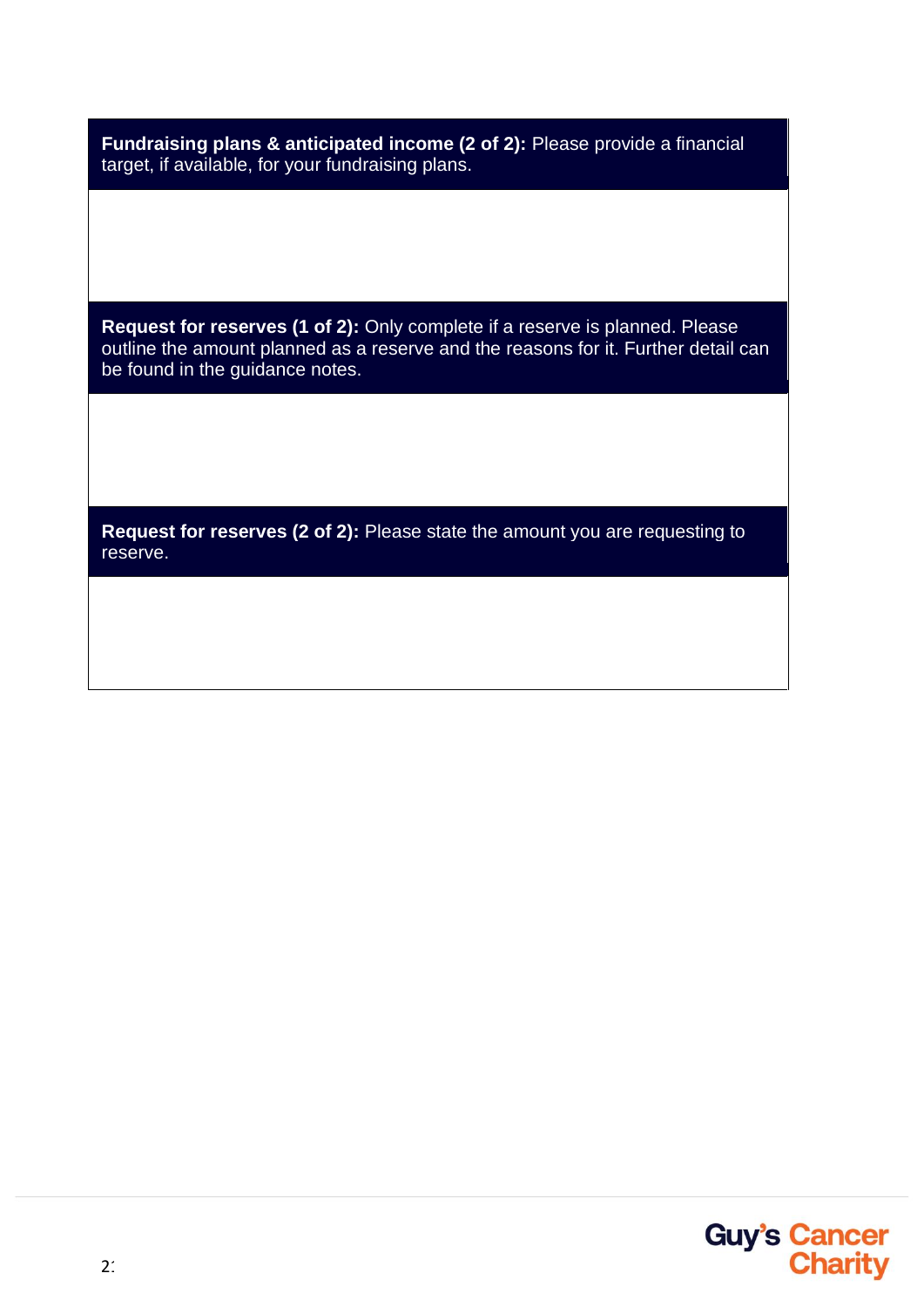**Appendix:** Below is a selection of outcomes that may be appropriate for you to choose from, listed by Activity Category

| <b>Medical Research</b>                                                                                                                                        |                                                                                                                                      |  |  |  |
|----------------------------------------------------------------------------------------------------------------------------------------------------------------|--------------------------------------------------------------------------------------------------------------------------------------|--|--|--|
| Improvements in diagnosis, treatment and<br>care are available and implemented more<br>widely (including better and new<br>treatments)                         | More staff have experience of clinical research                                                                                      |  |  |  |
| There is greater understanding of the<br>potential of new technologies and<br>materials, and/or of new applications for<br>existing technologies and materials | Staff with experience of research continue on their<br>research journey (for example, securing further<br>funding from other bodies) |  |  |  |
| Innovations in clinical treatment are<br>developed                                                                                                             | The trust's reputation as a place of research<br>increases                                                                           |  |  |  |
| More patients are able to participate in and<br>benefit from research                                                                                          | More specialist, skilled and experienced staff are<br>attracted to work at the trust                                                 |  |  |  |

<span id="page-21-0"></span>

| Staff well-being, support & development                       |                                                                                               |                                                            |  |  |
|---------------------------------------------------------------|-----------------------------------------------------------------------------------------------|------------------------------------------------------------|--|--|
| Staff are healthier and absenteeism is<br>reduced             | Staff are better role models through looking after their<br>own health                        | Staff feel greater responsibility<br>for patient welfare   |  |  |
| Staff retention is increased and staff<br>turnover is reduced | Patients have more respect for staff and are more<br>motivated to look after their own health | Increased consistency of care                              |  |  |
| Staff work is recognised                                      | The hospital has the resources (facilities, time,<br>knowledge) to train staff effectively    | Clinicians' time and skills are<br>better targeted to need |  |  |
| Staff feel valued                                             | Staff are (and feel) better equipped to do a good job                                         |                                                            |  |  |